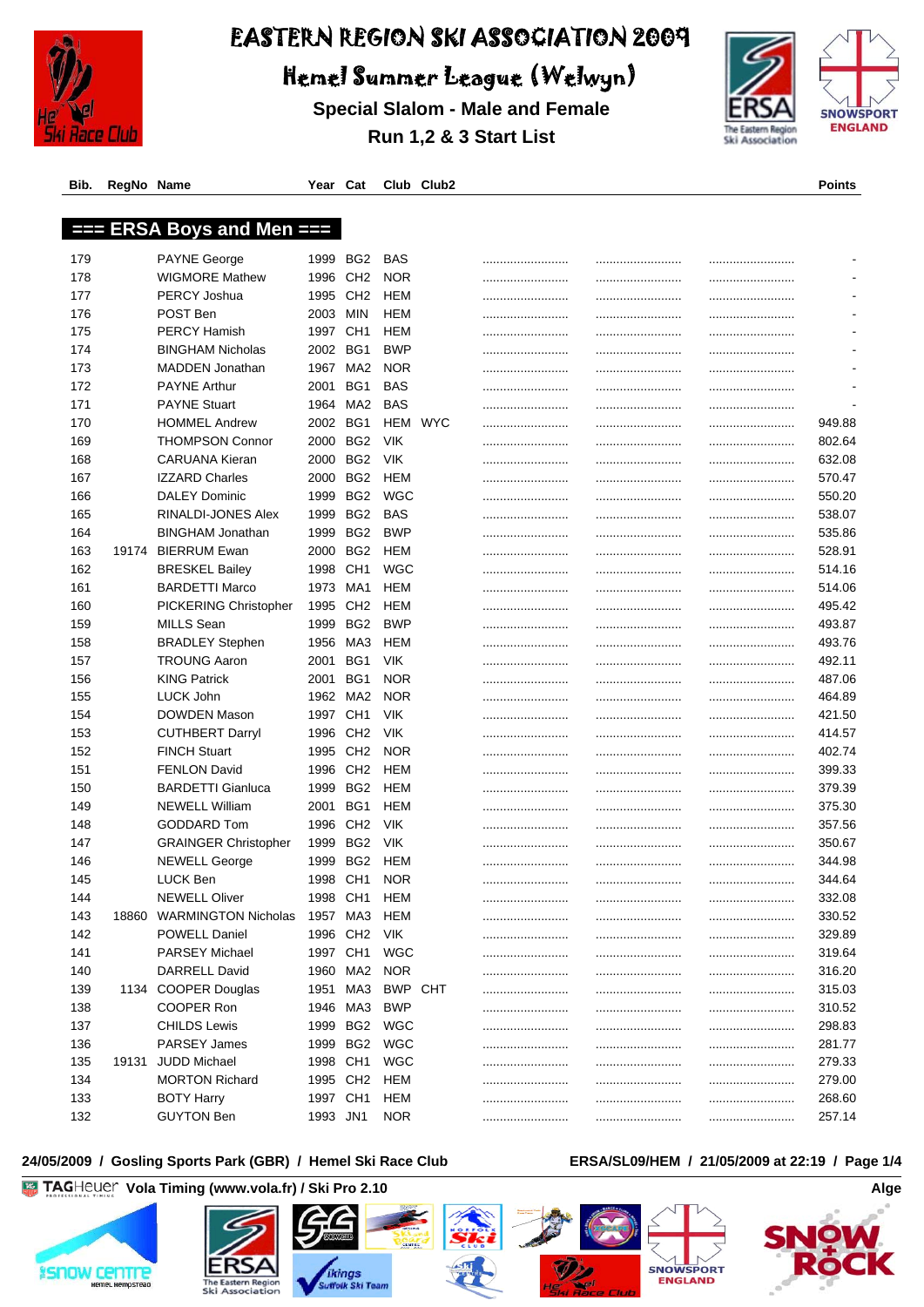## Hemel Summer League (Welwyn)

**Special Slalom - Male and Female**

**Run 1,2 & 3 Start List**

| Bib.       | RegNo Name |                                                    | Year Cat             |                 |                   | Club Club2 |          | <b>Points</b>        |
|------------|------------|----------------------------------------------------|----------------------|-----------------|-------------------|------------|----------|----------------------|
|            |            |                                                    |                      |                 |                   |            |          |                      |
| 131<br>130 |            | 18810 FENELEY Luke<br>17977 SCHOFIELD Connor       | 1997 CH1<br>1997 CH1 |                 | <b>NOR</b><br>HEM |            |          | <br>243.55<br>240.18 |
| 129        | 18809      | <b>FENELEY William</b>                             | 1999                 | BG2             | <b>NOR</b>        |            | <br>     | <br>230.18           |
|            |            | <b>MADDEN Alex</b>                                 | 1998                 | CH <sub>1</sub> | <b>NOR</b>        |            |          |                      |
| 128<br>127 | 19317      |                                                    |                      | MA2             | <b>VIK</b>        |            |          | 217.95               |
| 126        |            | <b>TROUNG Foo</b><br><b>REIDY Luca</b>             | 1967<br>1996         | CH <sub>2</sub> | WGC               |            | <br>     | <br>201.97<br>201.60 |
|            |            |                                                    |                      | CH <sub>1</sub> |                   |            |          |                      |
| 125<br>124 |            | PENNING-LAMBERT Joshua<br>18661 WARMINGTON Richard | 1998<br>1997         | CH <sub>1</sub> | HEM<br>HEM        |            | <br>     | 201.45<br>198.06     |
| 123        |            | PENNING-LAMBERT Matthew                            | 1996                 | CH <sub>2</sub> | HEM               |            | <br>     |                      |
| 122        |            | 1080 SMITH Michael                                 | 1941                 | MA3             | BAS               | <b>BAS</b> |          | 191.71               |
| 121        |            | <b>ALVEY Steve</b>                                 | 1961                 | MA2             | <b>VIK</b>        |            | <br>     | <br>191.04<br>190.99 |
| 120        |            | 19005 NORRIS Kieran                                | 1995                 | CH <sub>2</sub> | <b>VIK</b>        |            | <br>     |                      |
| 119        |            | <b>HARRIS Alexander</b>                            | 1996                 | CH <sub>2</sub> | <b>VIK</b>        |            |          | <br>187.03<br>183.80 |
| 118        |            | <b>AIKENS Christopher</b>                          | 1992                 | JN2             | HEM               |            |          | <br>183.04           |
| 117        |            | <b>TRICKER Paul</b>                                | 1978                 | MA1             | <b>NOR</b>        |            | <br>     | <br>178.40           |
| 116        | 19159      | <b>HENDERSON Tom</b>                               | 1996                 | CH <sub>2</sub> | HEM               |            | <br>     | <br>174.24           |
| 115        |            | 19135 NORRIS John                                  | 1961                 | MA2             | <b>VIK</b>        |            | <br>     | <br>169.15           |
| 114        |            | 19132 HUTCHINGS Michael                            | 1994                 | JN1             | WGC               |            | <br>     | <br>168.29           |
| 113        |            | <b>WEBB Nick</b>                                   | 1992 JN2             |                 | <b>BWP</b>        |            | <br>     | <br>161.40           |
| 112        |            | SMITH Benjamin                                     | 1990                 | JN <sub>2</sub> | <b>BWP</b>        |            |          | <br>139.81           |
| 111        |            | <b>BAKER-RAY James</b>                             | 1993                 | JN1             | <b>VIK</b>        |            |          | <br>133.51           |
| 110        |            | <b>COWEN Stuart</b>                                | 1993                 | JN1             | <b>BWP</b>        |            | <br><br> | <br><br>131.04       |
| 109        | 14899      | <b>MERCER Patrick</b>                              | 1995                 | CH <sub>2</sub> | NOR BSA           |            |          | 128.29               |
| 108        |            | 18714 WAILES Andrew                                | 1993                 | JN1             | <b>VIK</b>        |            | <br>     | <br><br>127.96       |
| 107        |            | 18813 WILLIAMS Marcus                              | 1996                 | CH <sub>2</sub> | <b>NOR</b>        |            | <br><br> | <br>127.53           |
| 106        |            | REIDY Alexander                                    | 1994                 | JN1             | WGC               |            |          | 127.08               |
| 105        |            | 18683 BAXTER Jody                                  | 1995                 | CH <sub>2</sub> | <b>NOR</b>        |            | <br><br> | <br><br>125.61       |
| 104        | 6894       | <b>SHAILES Darryl</b>                              | 1961                 | MA2             | NOR SGB           |            |          | <br>123.27           |
| 103        |            | 14940 BECKETT David                                | 1960                 | MA2             | <b>NOR</b>        |            | <br><br> | <br>121.77           |
| 102        |            | DARRELL Mathew                                     | 1992                 | JN2             | <b>NOR</b>        |            | <br>     | <br>116.54           |
| 101        |            | 14856 GRANT Thomas                                 | 1996                 | CH <sub>2</sub> | HEM               |            | <br>     | <br>114.38           |
| 100        |            | 13217 SHARP Anthony                                | 1968                 | MA <sub>2</sub> | HEM               |            |          | <br>108.64           |
| 99         |            | <b>MOLLOY Paul</b>                                 | 1971                 | MA1             | <b>NOR</b>        |            | <br>     | <br>108.42           |
| 98         |            | <b>KING Clive</b>                                  | 1965                 | MA2             | <b>NOR</b>        |            |          | <br>105.89           |
| 97         |            | 19581 LENNARD-JONES Alex                           | 1992 JN2             |                 | <b>NOR</b>        |            | <br>     | <br>99.54            |
| 96         |            | 14350 POTH Daniel                                  |                      |                 | 1996 CH2 HEM SLP  |            | <br>     | <br>98.09            |
| 95         |            | 18992 UPTON Ben                                    |                      | 1994 JN1        | WGC BSA           |            |          | <br>70.50            |
| 94         |            | 17015 ABELA Cory                                   | 1993 JN1             |                 | <b>BWP</b>        |            | <br>     | <br>58.91            |
| 93         |            | 13350 AKISTER Edward                               | 1991 JN2             |                 | <b>NOR</b>        |            | <br>     | <br>39.33            |
| 92         |            | 14921 HUGHES Toby                                  | 1992 JN2             |                 | <b>NOR</b>        |            |          | <br>74.51            |
| 91         |            | 12797 CURTIS Daniel                                | 1991 JN2             |                 | BWP CHT           |            | <br>     | <br>14.76            |
| 90         |            | 18629 MOLLOY Daniel                                | 1993 JN1             |                 | <b>NOR</b>        |            | <br>     | <br>81.20            |
| 89         |            | 18757 LUCIE-SMITH Ross                             | 1993 JN1             |                 | WGC BAS           |            | <br>     | <br>66.32            |
| 88         |            | <b>WHEATMAN Max</b>                                | 1993 JN1             |                 | XSC SC            |            | <br>     | <br>84.06            |
| 87         |            | 14827 WRIGHT Craig                                 | 1991 JN2             |                 | HEM VIK           |            | <br>     | <br>53.19            |
| 86         |            | 14740 BECKETT Simon                                | 1990                 | JN2             | NOR SC            |            | <br>     | <br>41.88            |
| 85         |            | 14515 HOOD Andy                                    | 1963 MA2             |                 | <b>NOR</b>        |            | <br>     | <br>69.25            |
| 84         |            | 14575 POTH Robert                                  | 1997 CH1             |                 | HEM SLP           |            | <br>     | <br>66.01            |
| 83         |            | 14855 GRANT James                                  | 1994 JN1             |                 | HEM               |            | <br>     | <br>62.80            |
| 82         |            | 6864 GREEN Alexander                               | 1978 MA1             |                 | BWP SC            |            |          | <br>36.46            |
| 81         |            | 17363 BROTHERTON Tom                               | 1991 JN2             |                 | WGC               |            |          | <br>74.38            |
|            |            |                                                    |                      |                 |                   |            |          |                      |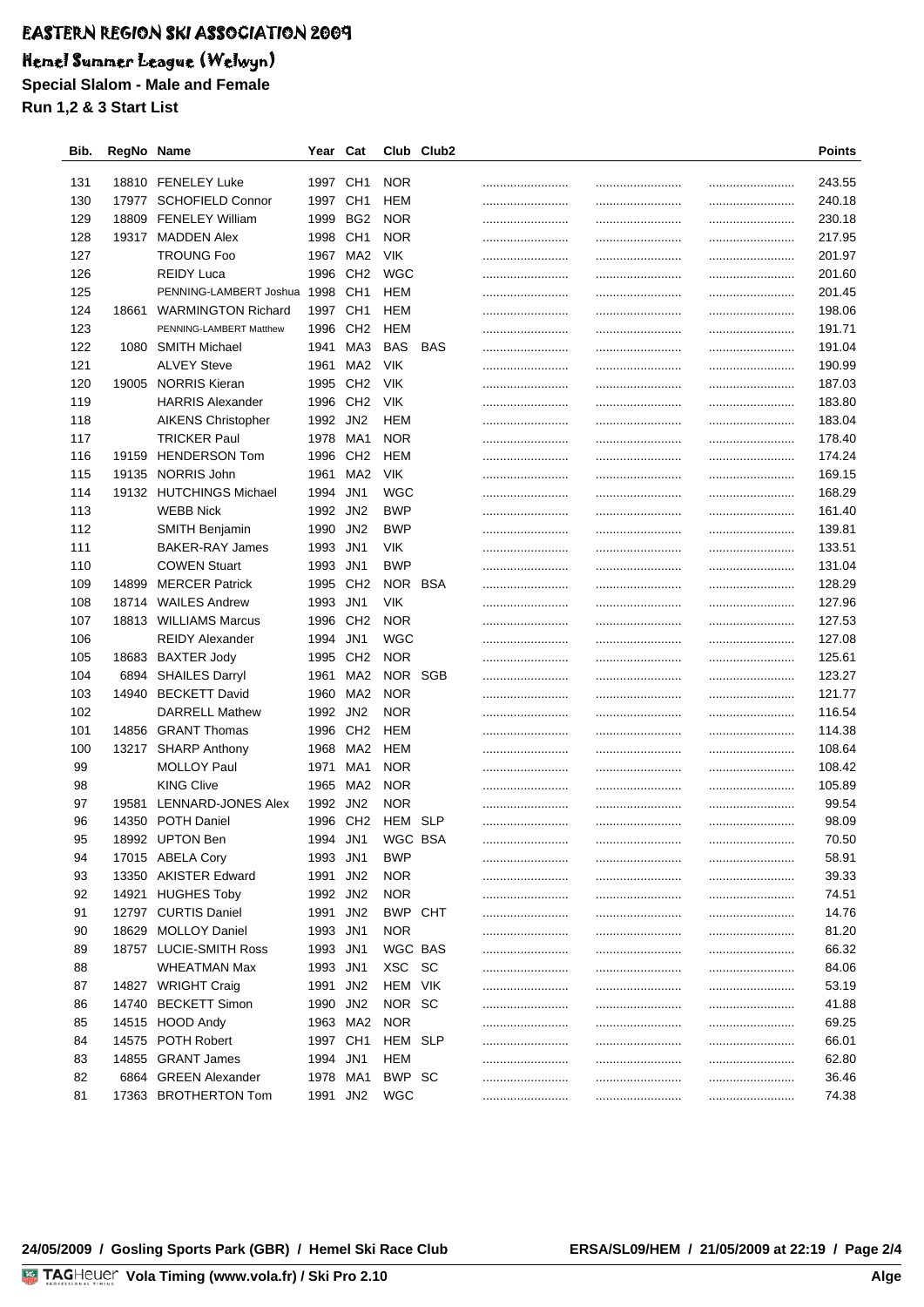## Hemel Summer League (Welwyn)

**Special Slalom - Male and Female Run 1,2 & 3 Start List**

|    |       | === ERSA Girls and Ladies === |          |                 |            |  |      |        |
|----|-------|-------------------------------|----------|-----------------|------------|--|------|--------|
| 65 |       | <b>MURPHY Suzannah</b>        | 1997     | CH <sub>1</sub> | HEM        |  | <br> |        |
| 64 |       | WILLIAMS Imogen               | 1999     | BG <sub>2</sub> | HEM        |  |      |        |
| 63 |       | <b>BARDETTI Romana</b>        | 2004     | MIN             | HEM        |  |      |        |
| 62 |       | <b>MURPHY Rose</b>            | 1997     | CH <sub>1</sub> | HEM        |  | <br> |        |
| 61 |       | <b>REYNOLDS Katie</b>         | 1996     | CH <sub>2</sub> | HEM        |  | <br> |        |
| 60 |       | <b>WAITE Katie</b>            | 1995     | CH <sub>2</sub> | WGC        |  |      |        |
| 59 |       | <b>WILLIAMS Ella</b>          | 1997     | CH <sub>1</sub> | HEM        |  |      |        |
| 58 |       | <b>BARDETTI Sienna</b>        | 2002     | BG <sub>1</sub> | HEM        |  |      | 970.40 |
| 57 |       | <b>SNOW Elise</b>             | 1999     | BG <sub>2</sub> | WGC        |  | <br> | 803.03 |
| 56 |       | <b>MILLS Rhiannon</b>         | 2002     | BG <sub>1</sub> | <b>BWP</b> |  | <br> | 723.98 |
| 55 |       | LUCK Jemma                    | 2001     | BG1             | <b>NOR</b> |  |      | 576.80 |
| 54 |       | <b>WARMINGTON Harriet</b>     | 2002     | BG1             | HEM        |  |      | 567.65 |
| 53 |       | <b>FENLON Sarah</b>           | 1999     | BG <sub>2</sub> | HEM        |  | <br> | 526.83 |
| 52 |       | <b>MORRELL India</b>          | 2001     | BG1             | HEM        |  |      | 519.48 |
| 51 |       | <b>MANN Wendy</b>             | 1955     | MA3             | VIK        |  |      | 504.18 |
| 50 |       | <b>MORRELL Helen</b>          | 1962     | MA <sub>2</sub> | HEM        |  | <br> | 496.38 |
| 49 |       | PARKER Jo                     | 1950     | MA3             | <b>NOR</b> |  | <br> | 479.62 |
| 48 |       | <b>PRITCHARD Ellie</b>        | 1998     | CH <sub>1</sub> | HEM        |  | <br> | 457.55 |
| 47 |       | <b>BRADLEY Lydia</b>          | 2000     | BG <sub>2</sub> | HEM        |  |      | 447.21 |
| 46 |       | <b>CURTIS Marie</b>           | 1997     | CH <sub>1</sub> | HEM        |  |      | 440.23 |
| 45 |       | <b>SPANTON Lisa</b>           | 1968     | MA <sub>2</sub> | <b>NOR</b> |  |      | 429.80 |
| 44 |       | O'NEILL Ella                  | 1997     | CH <sub>1</sub> | <b>BAS</b> |  | <br> | 417.48 |
| 43 |       | ROYAL Natasha                 | 1999     | BG <sub>2</sub> | VIK        |  | <br> | 401.06 |
| 42 |       | ROYAL Michaela                | 1969     | MA2             | VIK        |  | <br> | 389.18 |
| 41 |       | <b>BAXTER Phillipa</b>        | 1998     | CH <sub>1</sub> | VIK        |  |      | 386.99 |
| 40 |       | <b>BOTY Carys</b>             | 1999     | BG2             | HEM        |  |      | 365.31 |
| 39 |       | <b>SAUNDERS Katie</b>         | 2001     | BG1             | WGC        |  |      | 345.02 |
| 38 |       | <b>DUNCAN Ellie</b>           | 1996     | CH <sub>2</sub> | HEM        |  |      | 326.93 |
| 37 | 14631 | <b>DRISCOLL Sheila</b>        | 1961     | MA2             | HEM        |  |      | 282.90 |
| 36 | 19011 | KEYS Georgia                  | 2001     | BG1             | HEM        |  |      | 282.53 |
| 35 |       | <b>SAMPSON Melissa</b>        | 1971     | MA1             | <b>NOR</b> |  | <br> | 270.13 |
| 34 |       | <b>HEYMOZ Yvette</b>          | 1995     | CH <sub>2</sub> | <b>WGC</b> |  |      | 267.29 |
| 33 |       | <b>COSTELLO Marian</b>        | 1964     | MA2             | <b>NOR</b> |  | <br> | 266.34 |
| 32 |       | <b>SMALL Sharon</b>           | 1972     | MA1             | <b>NOR</b> |  |      | 262.87 |
| 31 |       | <b>SPANTON Jessica</b>        | 1997     | CH <sub>1</sub> | <b>NOR</b> |  | <br> | 255.89 |
| 30 |       | <b>KING Maddy</b>             | 1997     | CH <sub>1</sub> | <b>NOR</b> |  |      | 247.73 |
| 29 |       | <b>SAUNDERS Emily</b>         | 1999     | BG <sub>2</sub> | <b>WGC</b> |  | <br> | 247.03 |
| 28 |       | MILES Alison                  | 1996 CH2 |                 | <b>WGC</b> |  | <br> | 244.65 |
| 27 |       | <b>TOOGOOD Natalia</b>        | 1997 CH1 |                 | <b>VIK</b> |  |      | 243.88 |
| 26 |       | <b>MAWSON Louise</b>          | 1994     | JN <sub>1</sub> | <b>WGC</b> |  |      | 243.74 |
| 25 | 18640 | BIERRUM Natasha               | 1996     | CH <sub>2</sub> | <b>HEM</b> |  | <br> | 242.96 |
| 24 |       | DANBURY Hannah                | 1996     | CH <sub>2</sub> | <b>WGC</b> |  | <br> | 241.10 |
| 23 |       | <b>VALENZUELA Erin</b>        | 1995 CH2 |                 | <b>WGC</b> |  |      | 238.90 |
| 22 |       | SPRANGER Amy                  | 1995 CH2 |                 | <b>WGC</b> |  | <br> | 231.96 |
| 21 |       | <b>GINN Lizzie</b>            | 1994     | JN <sub>1</sub> | <b>WGC</b> |  | <br> | 226.31 |
| 20 |       | 17452 WRIGHT Natasha          | 1997 CH1 |                 | <b>VIK</b> |  |      | 219.26 |
| 19 |       | 19134 BEE Tatiana             | 1997     | CH <sub>1</sub> | <b>WGC</b> |  | <br> | 209.23 |
| 18 |       | 19195 GOLDSMITH Olivia        | 1993     | JN1             | <b>HEM</b> |  | <br> | 206.30 |
| 17 |       | <b>KING Alex</b>              | 1996 CH2 |                 | <b>NOR</b> |  | <br> | 198.24 |
| 16 |       | <b>BAXTER Samantha</b>        | 1995 CH2 |                 | <b>VIK</b> |  | <br> | 185.48 |
| 15 |       | 19093 ROLPH Sophie            | 1995 CH2 |                 | HEM        |  |      | 115.21 |
| 14 |       | <b>MASON Bethany</b>          | 1994 JN1 |                 | <b>BWP</b> |  | <br> | 171.82 |
| 13 |       | 18349 POWELL Caroline         | 1994 JN1 |                 | <b>BWP</b> |  | <br> | 54.37  |
| 12 |       | <b>FRENCH Emily</b>           | 1995 CH2 |                 | <b>BWP</b> |  | <br> | 178.32 |

**Bib. RegNo Name Year Cat Club Club2 Points**

#### **24/05/2009 / Gosling Sports Park (GBR) / Hemel Ski Race Club ERSA/SL09/HEM / 21/05/2009 at 22:19 / Page 3/4**

<u>Volanda va Ser</u>